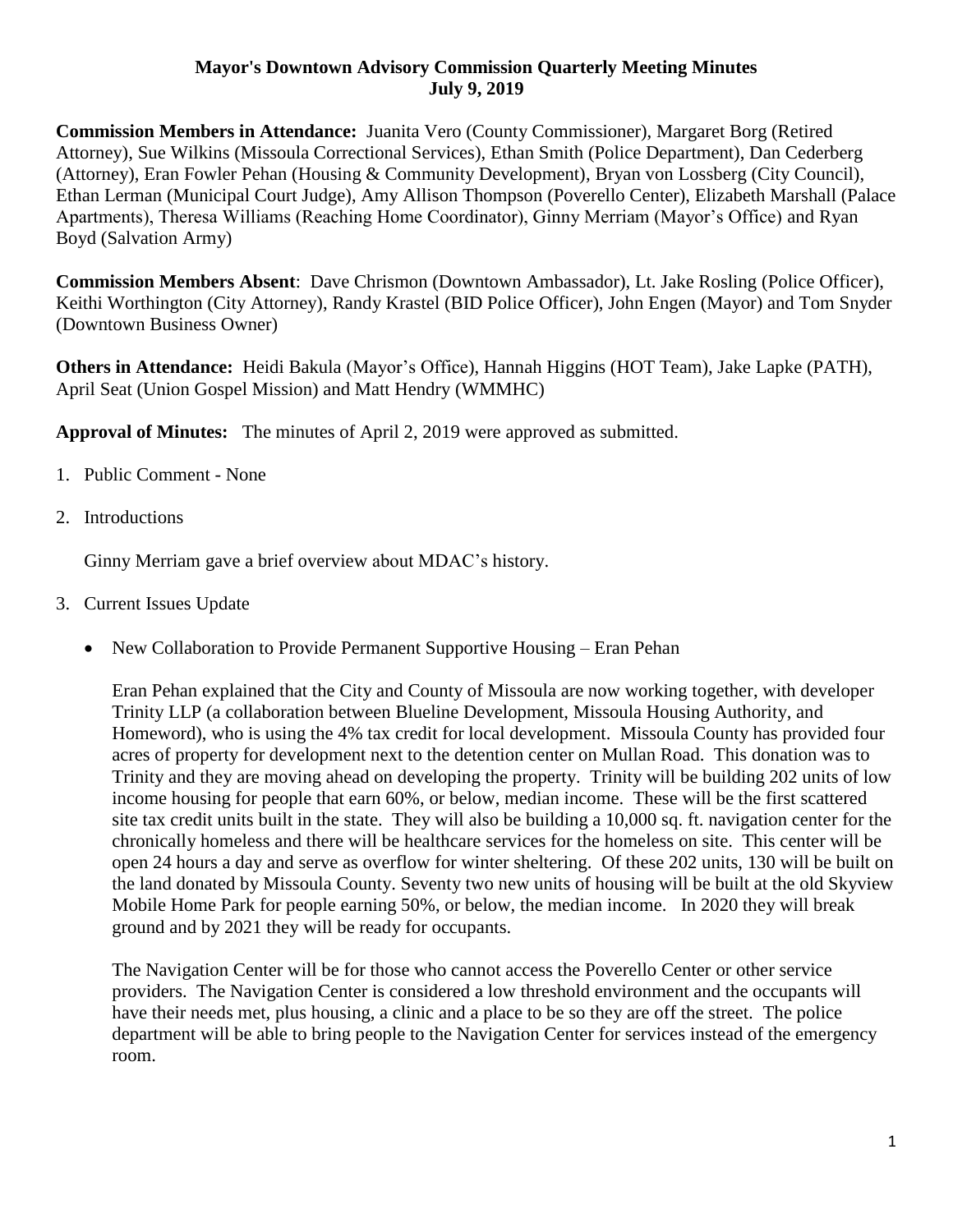Theresa Williams added that people with a mental health crisis would probably be taken to a different location.

Eran stated that 30 units would be partially funded by the Missoula Housing Authority through vouchers and tax credit money.

Dan Cederberg wondered about acreage for the additional county offices and jail expansion. Eran said the county had a total of six acres and they were donating four acres. Dan asked Eran if there was a lawsuit over the bond used to pay for the property for the jail. Eran said that it was being researched and would be addressed by public process.

 Missoula Coordinated Outreach Team – Union Gospel Mission, Poverello Center, Western Montana Mental Health Center, Open Aid Alliance and Volunteers of America

Hannah Higgins of the Homeless Outreach Team (HOT) from the Poverello Center said that there was an effort to coordinate between the different agencies to look at problem areas, such as the library and the bus transfer center. Citizens have been invited to these meetings to troubleshoot any problems.

Jake Lapke of the Projects for Assistance in Transition from Homelessness (PATH) program has been working through the Coordinated Entry System (CES) to coordinate efforts and the PATH program is able to house individuals easier than CES at this point. They have developed an outreach grid with a live data-stream of homeless encampments which also indicates which service providers are providing which services. Hannah added that the outreach grid is private but anyone can add information to it.

Matt Hendry of the Western Montana Mental Health Center (WMMHC) added that the PATH program is under the WMMHC and they are able to take care of folks with more needs and get them aligned with services, plus help them into housing.

April Seat of the Union Gospel Mission (UGM) also explained that by working together they are able to provide services throughout the week and services are not duplicated. They are able to cover more ground this way. They go to the encampments as a team and they started cleaning them up in May, plus there will be another clean-up at the end of July. Residents of the encampments are also helping to clean up the trash and they are gaining their trust through these efforts. UGM also received a grant from Republic Services for a dumpster that can be accessed by the residents. They are also able to approach new people about available services.

Hannah said that HOT used to work with the health department to maintain the trash at the encampment, and there has been lots of negative media surrounding the Reserve Street encampment.

Bryan von Lossberg asked about the number of residents in the encampment. Jake said there were  $25 -$ 30 people there and there was a problem because they didn't currently have any housing vouchers. April added that there were  $10 - 12$  camps that were shared in the area.

Ginny Merriam explained that the state was taking the attitude that the people were in the encampment because of the CES. April stated that UGC had not received any feedback from the state about the situation. They are making an effort to get the people in the encampment housed so it's not an on-going issue.